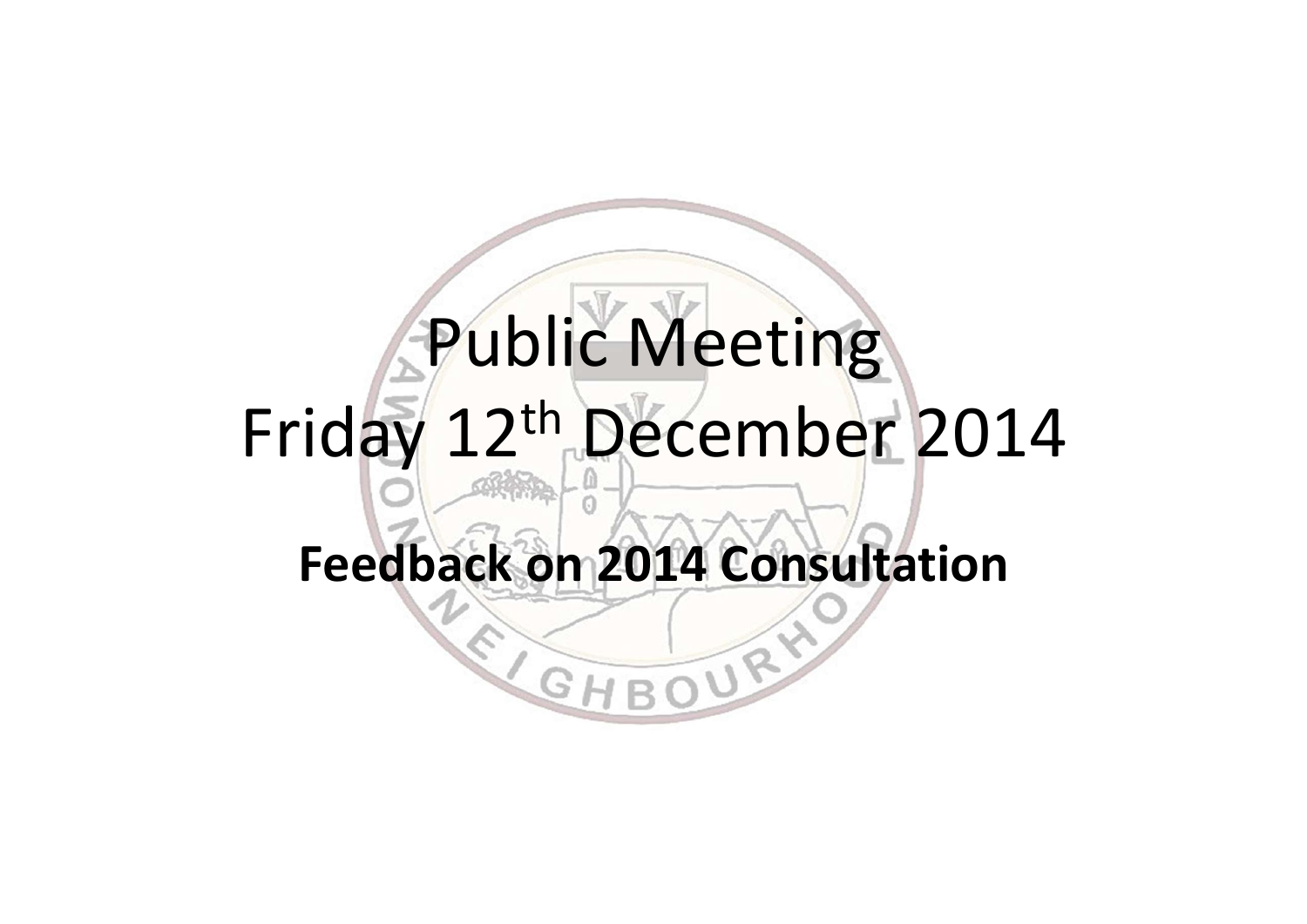# Previously…….

OURY

• Designation for the Neighbourhood Plan

 $GH$ 

- Site Allocations Survey
- Established Steering Group
- Question Time Sept 2014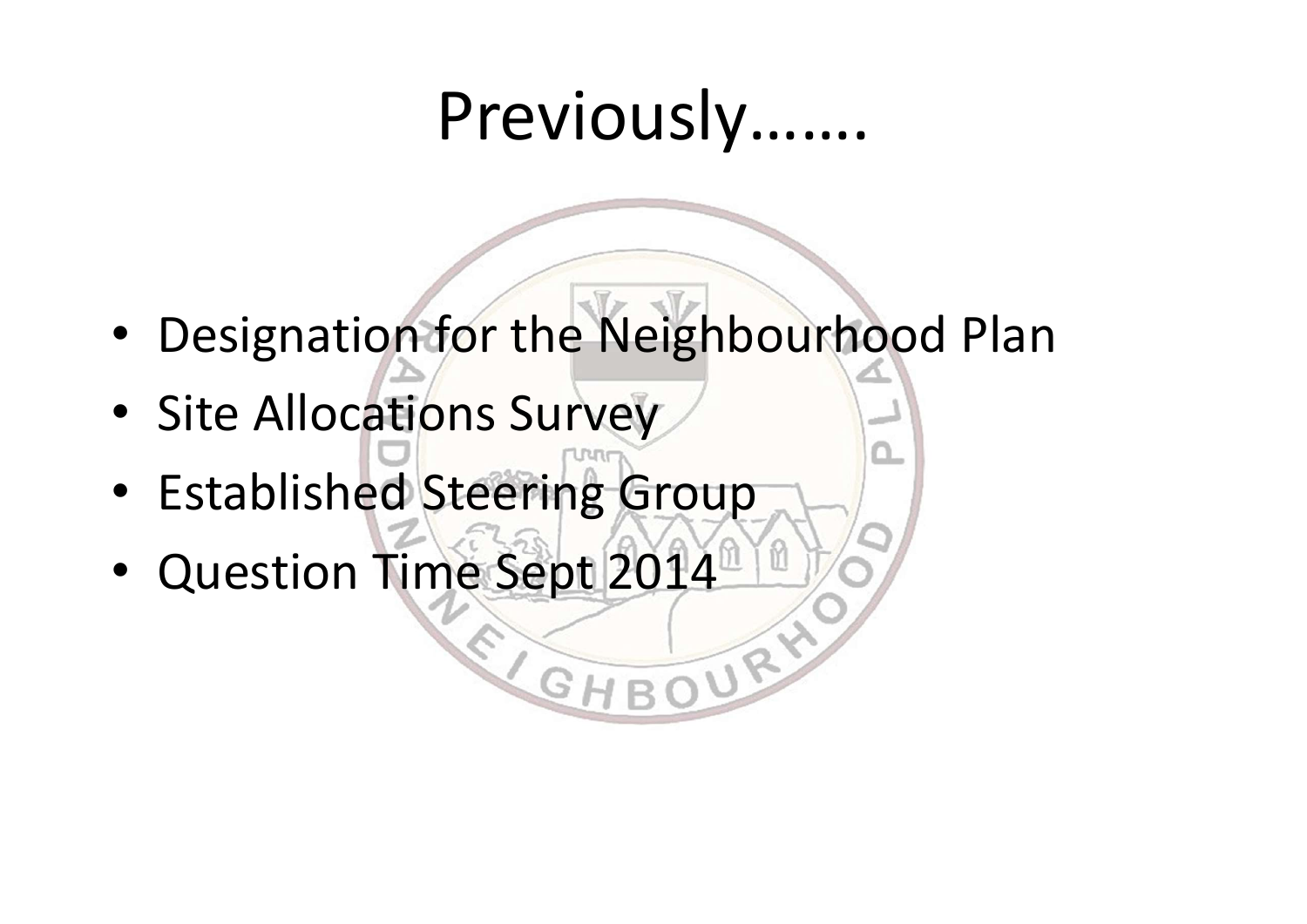# What we did this time....

- Delivered survey to all households in Rawdon in August 2014 (2500) What we did this time.....<br>Delivered survey to all households in Rawdon<br>in August 2014 (2500)<br>Received 310 responses of which 308<br>contained valid data – 12.4%<br>Responses numbered, collated and analysed
- Received 310 responses of which 308
- Responses numbered, collated and analysed
- Where more than one answer was given all options were recorded ou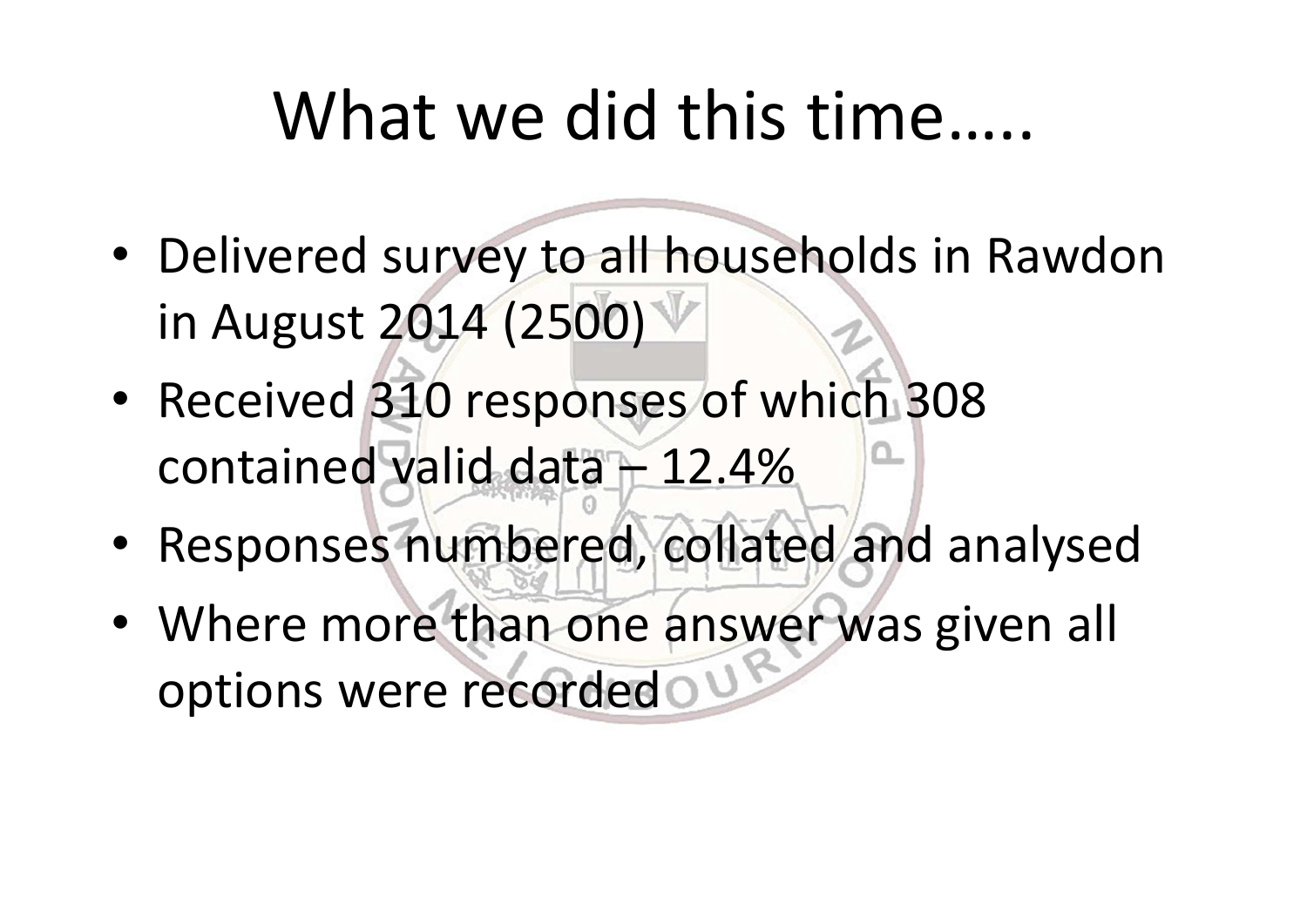#### Profile of responses

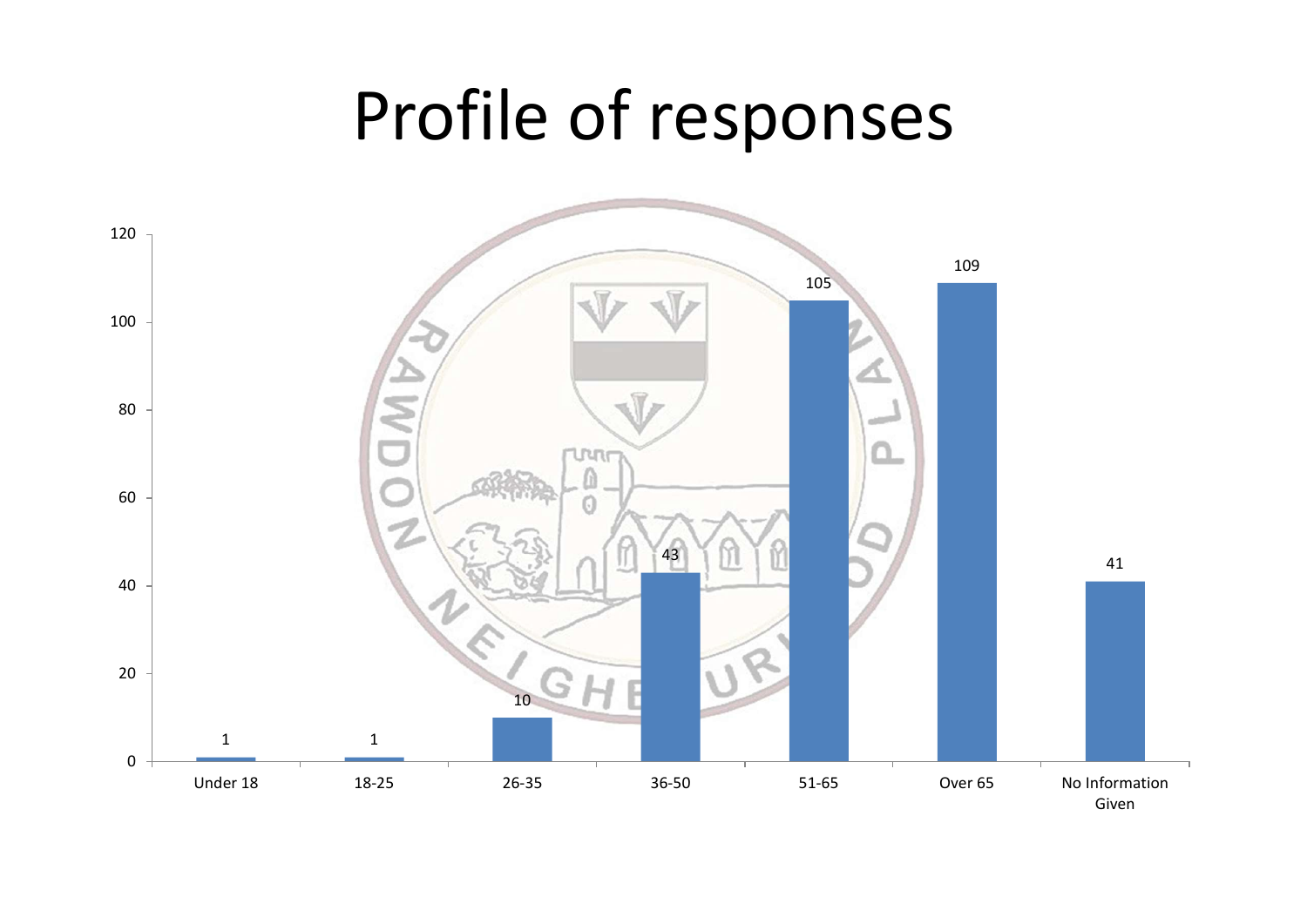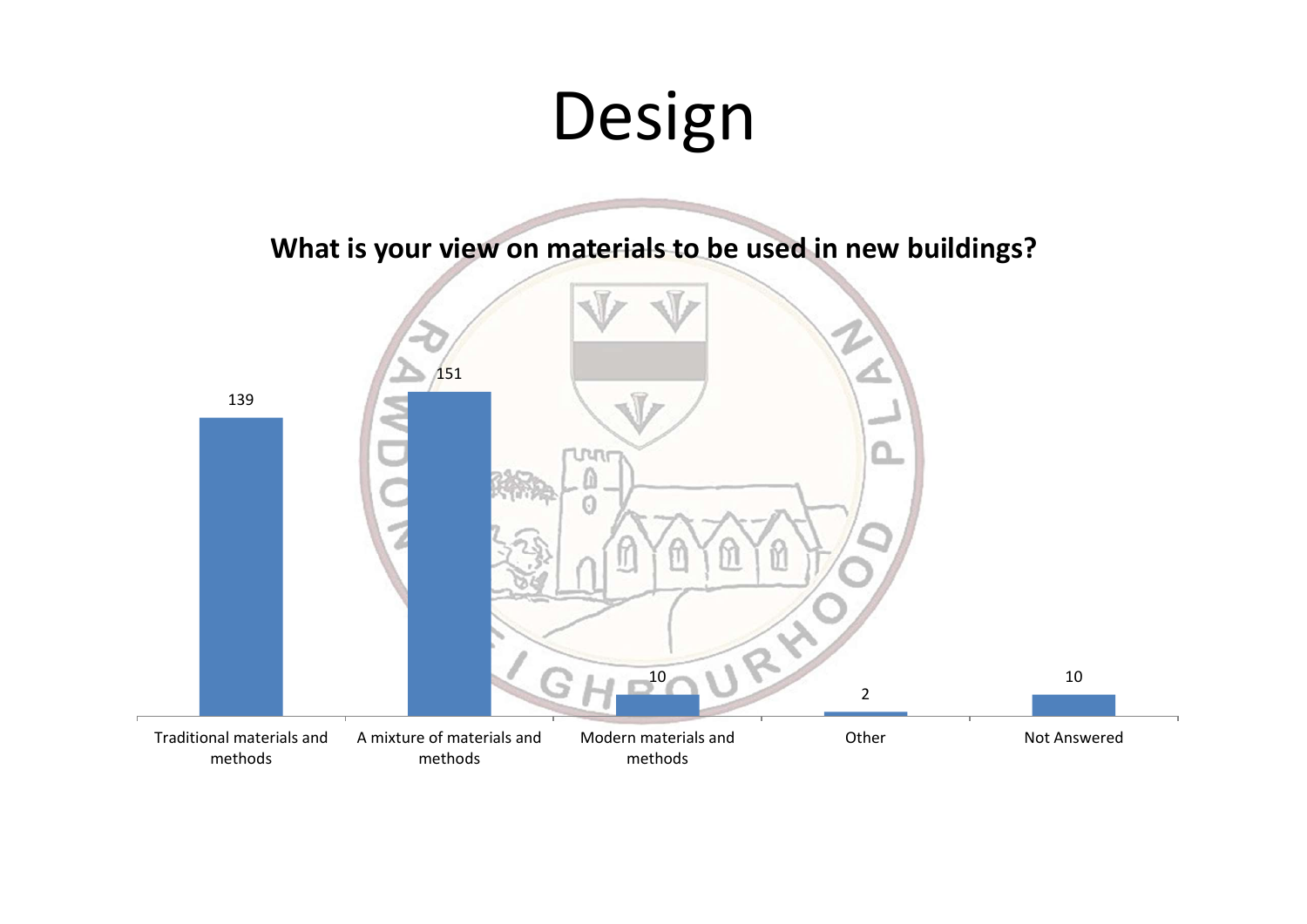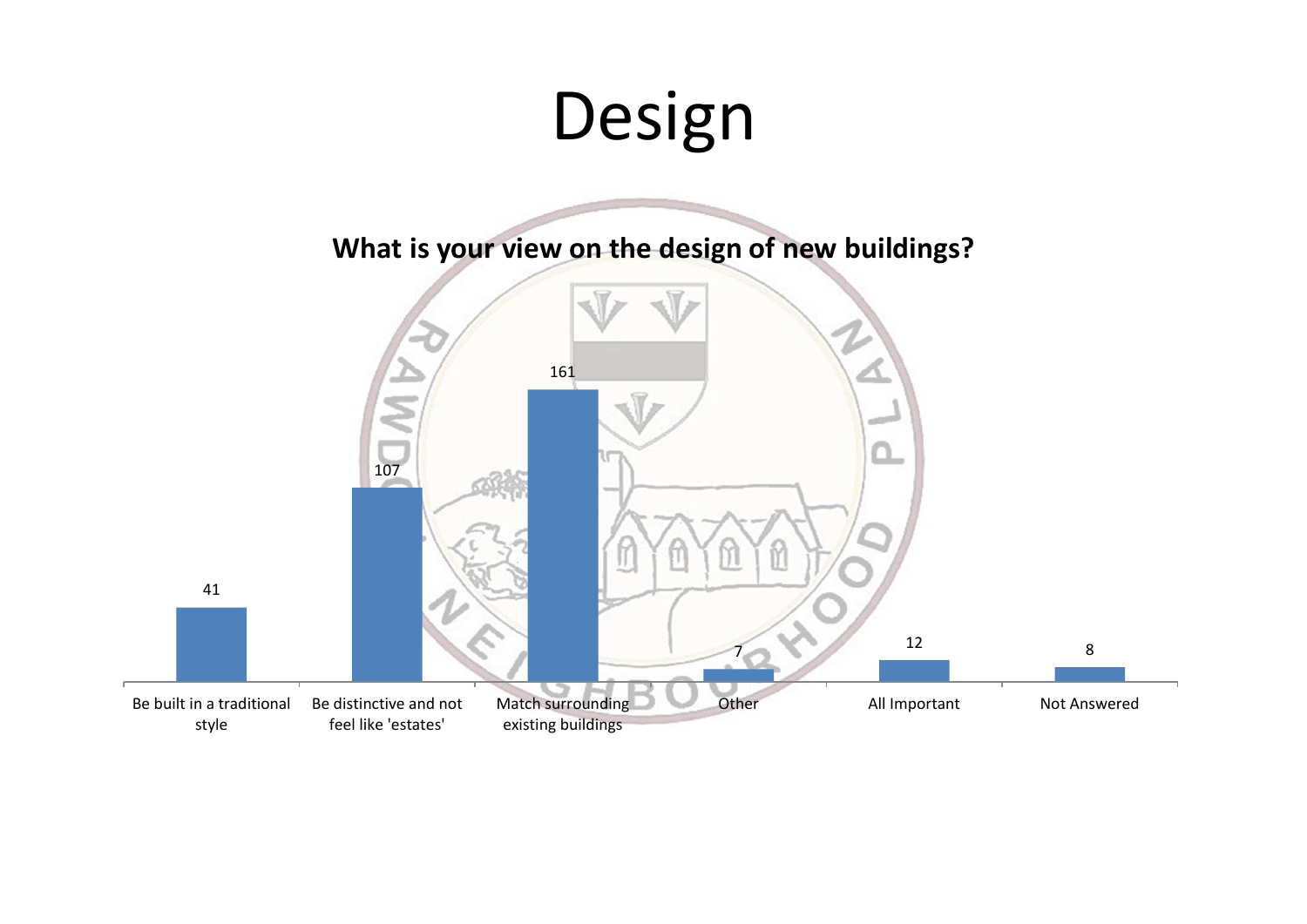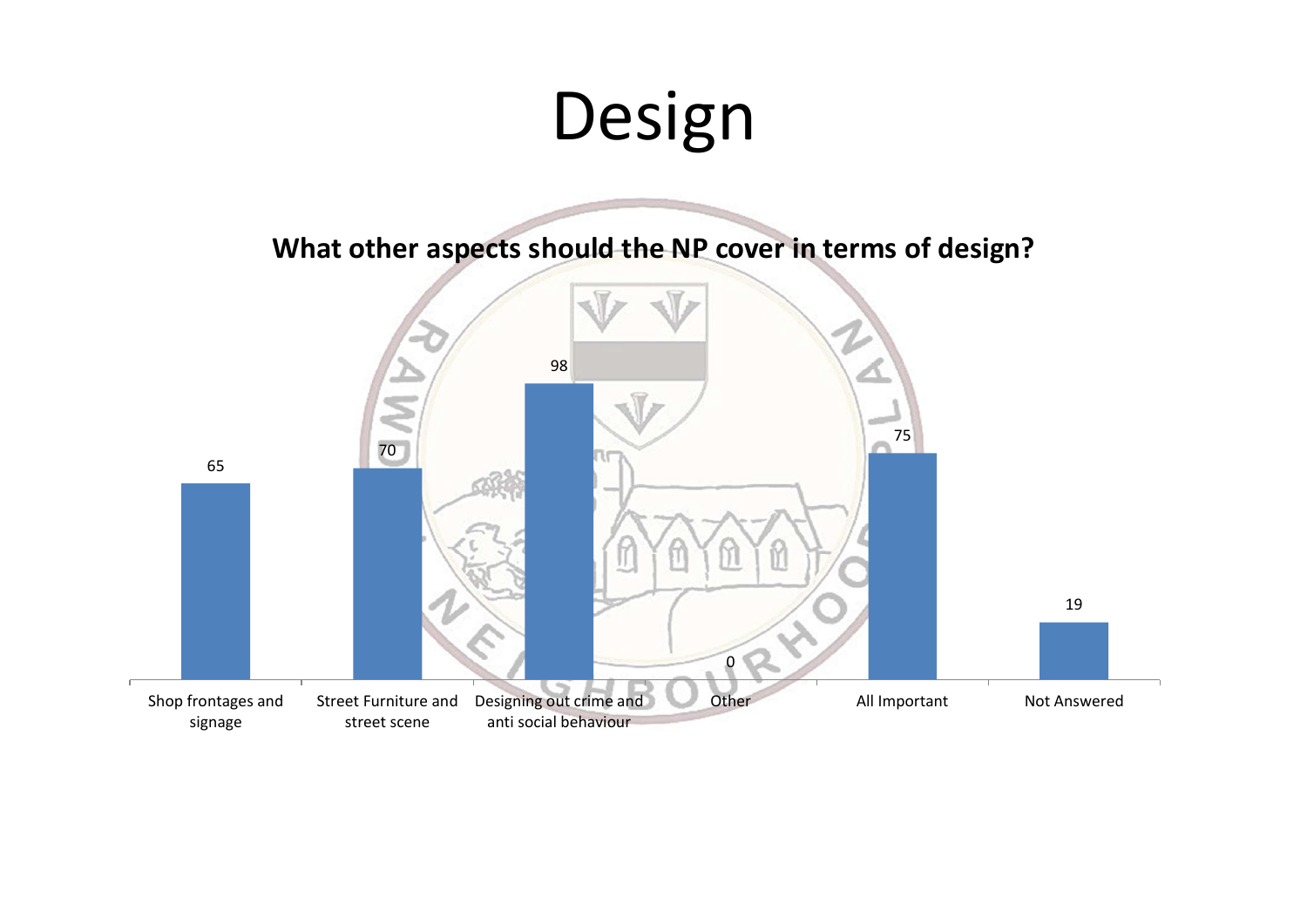# Education – Increasing School Places

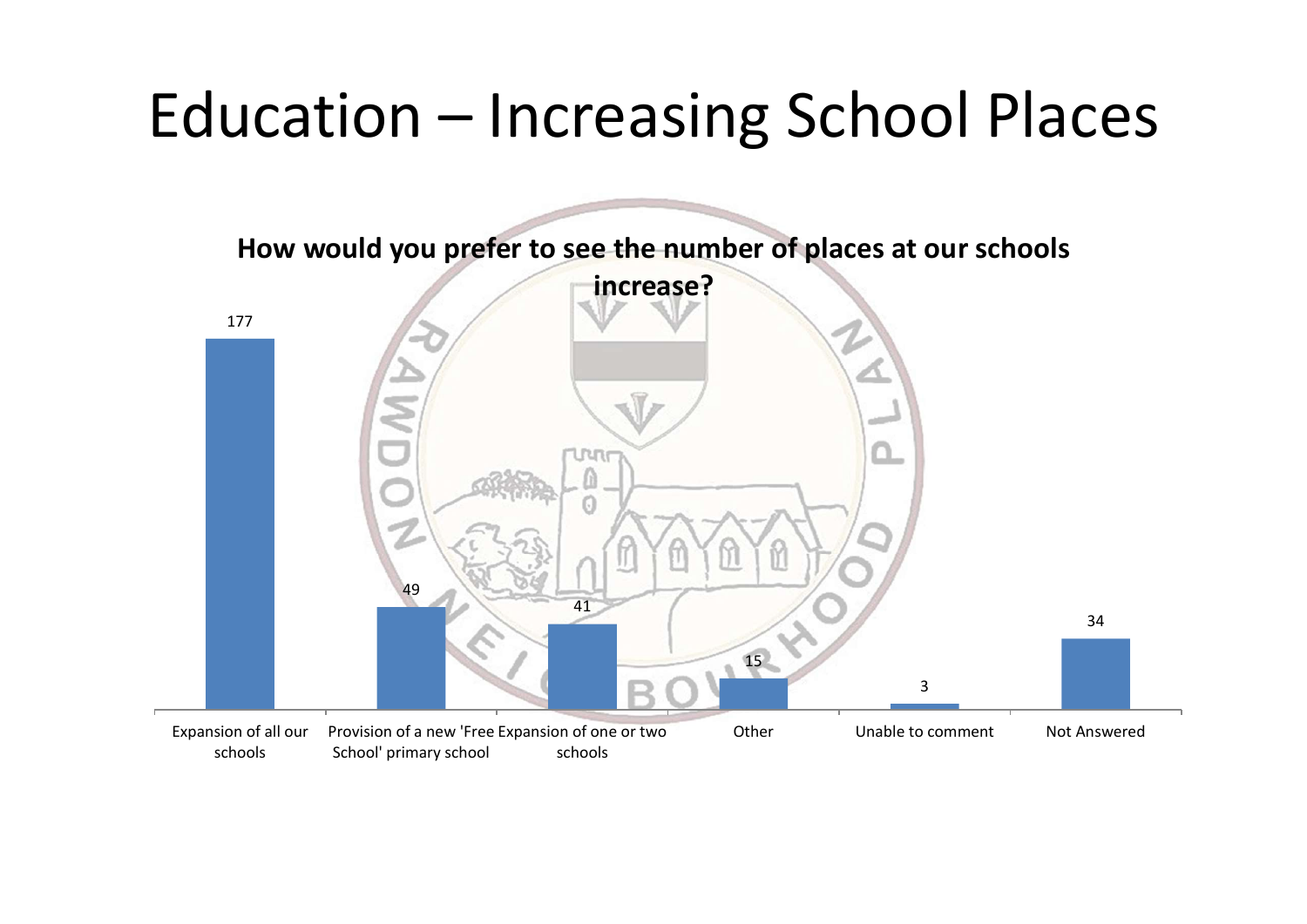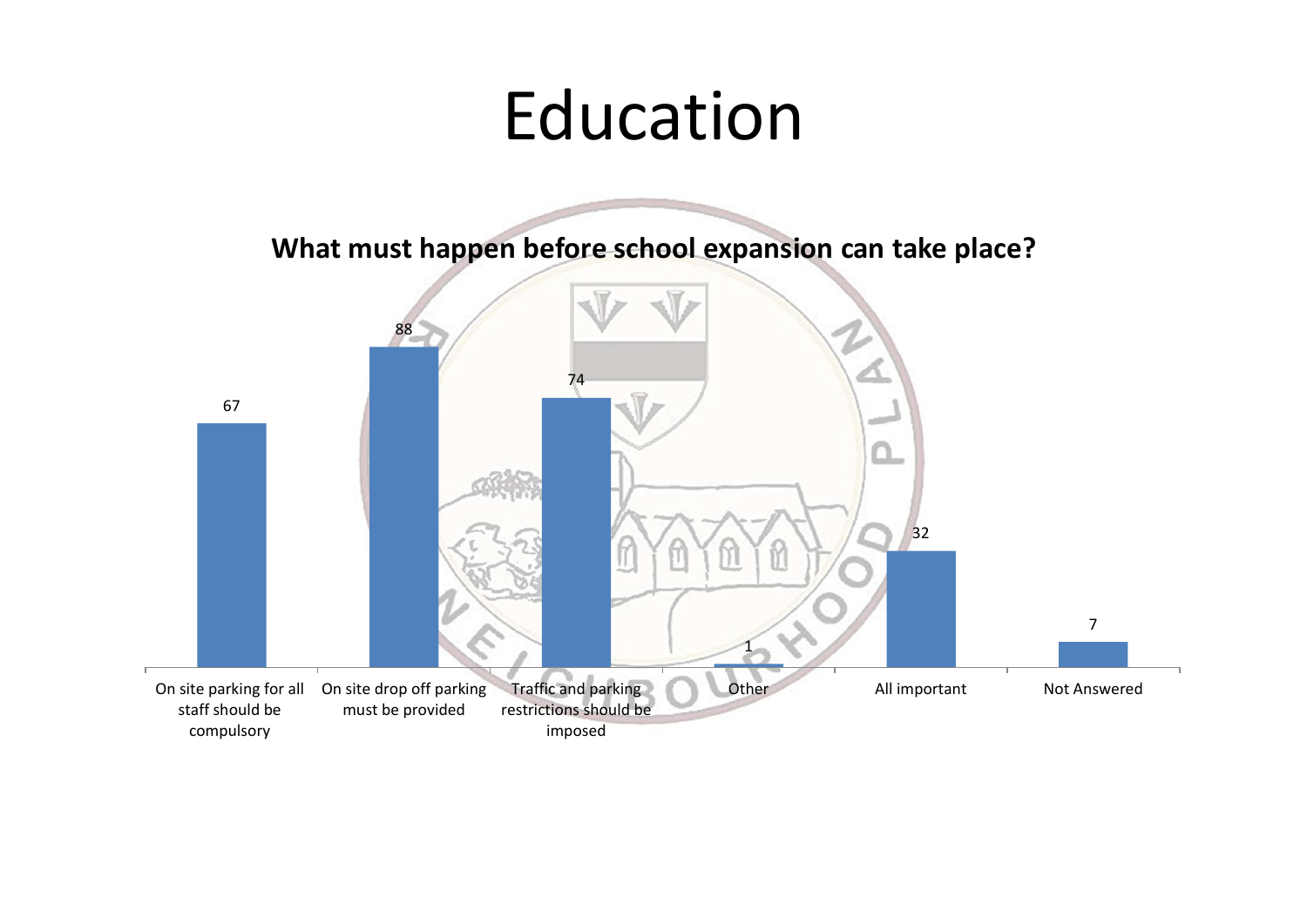# Community Facilities

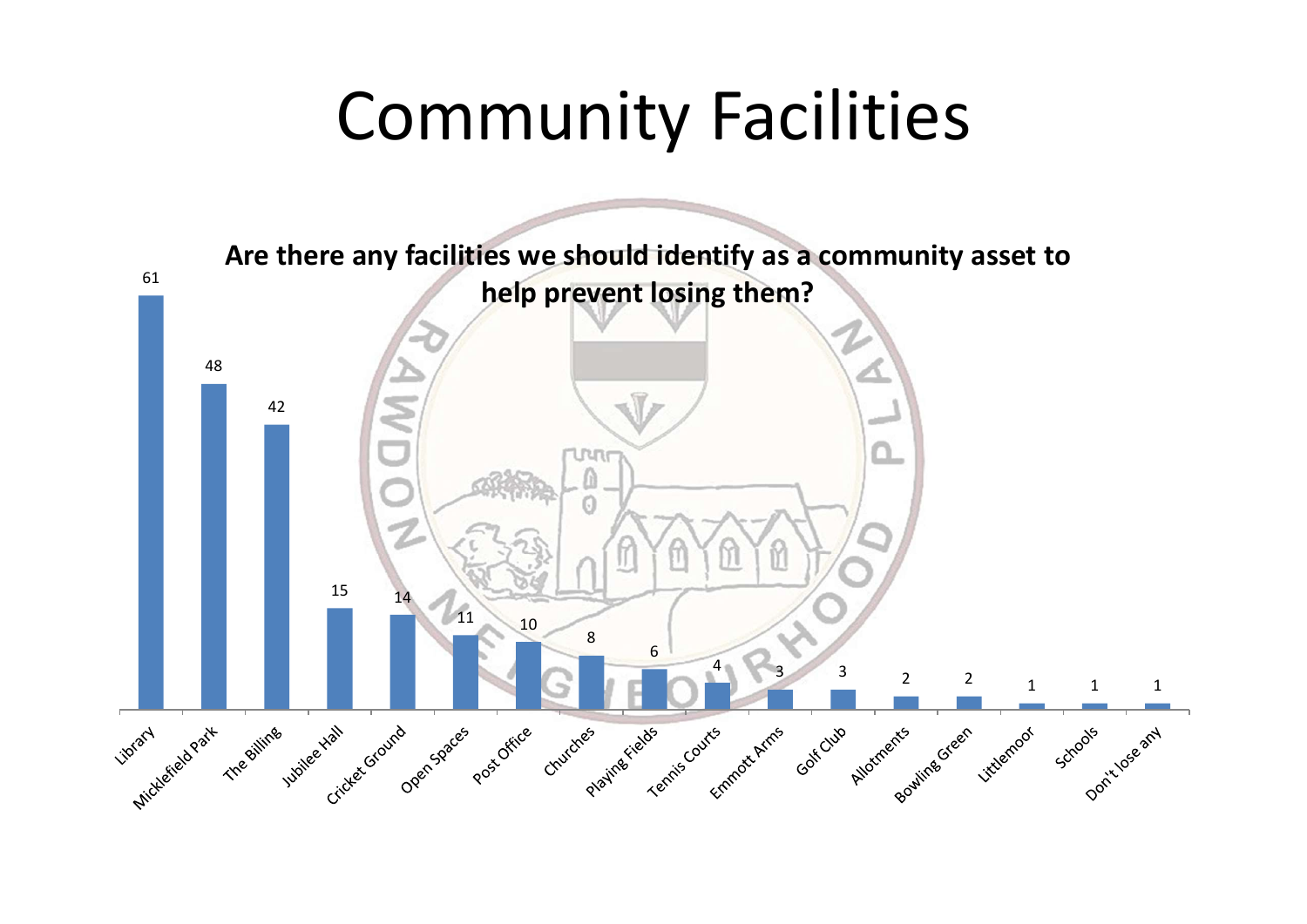# Community Facilities outside the Parish

What type of leisure facility do you regularly use outside Rawdon?

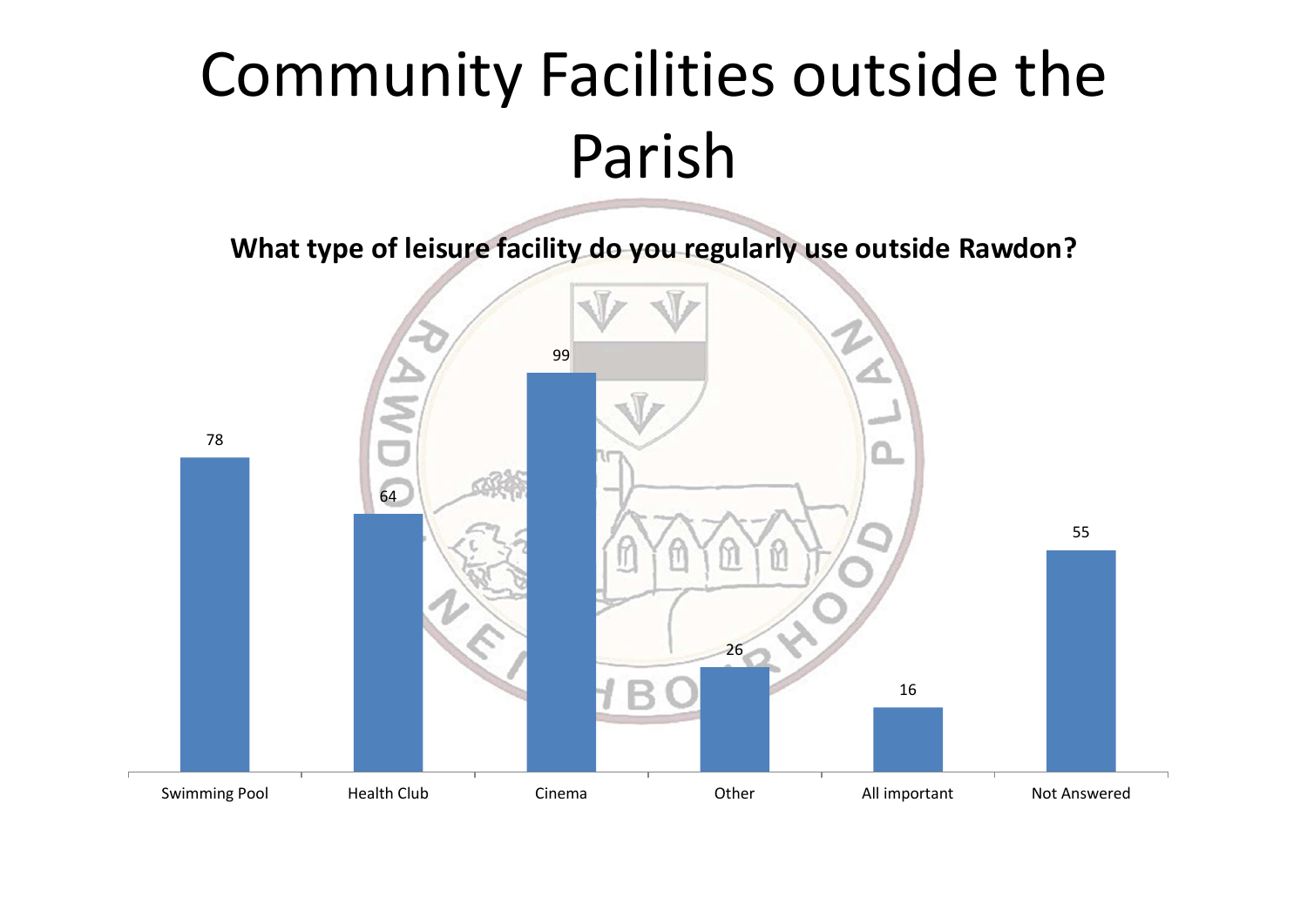# Community Facilities

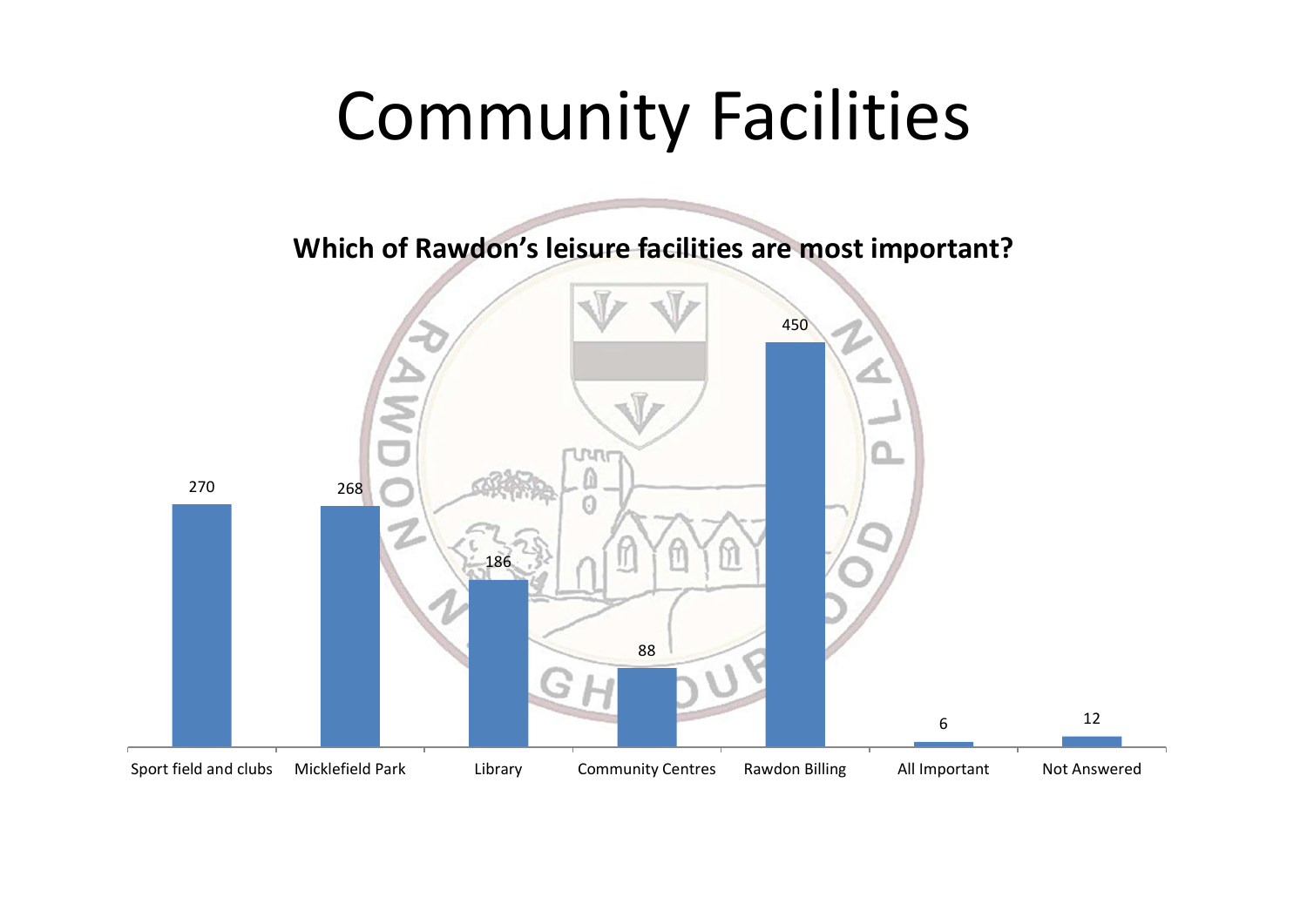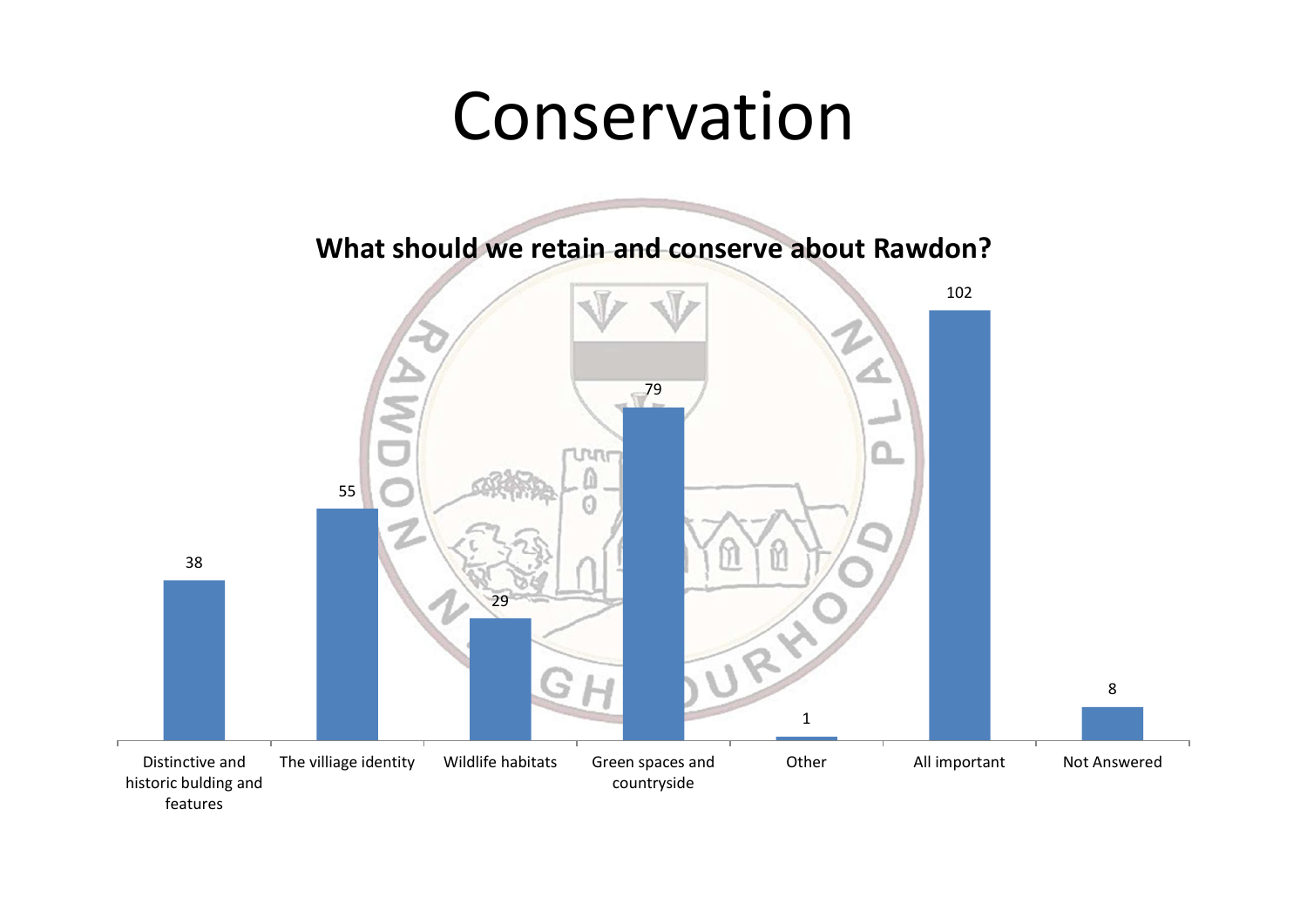#### Youth Facilities

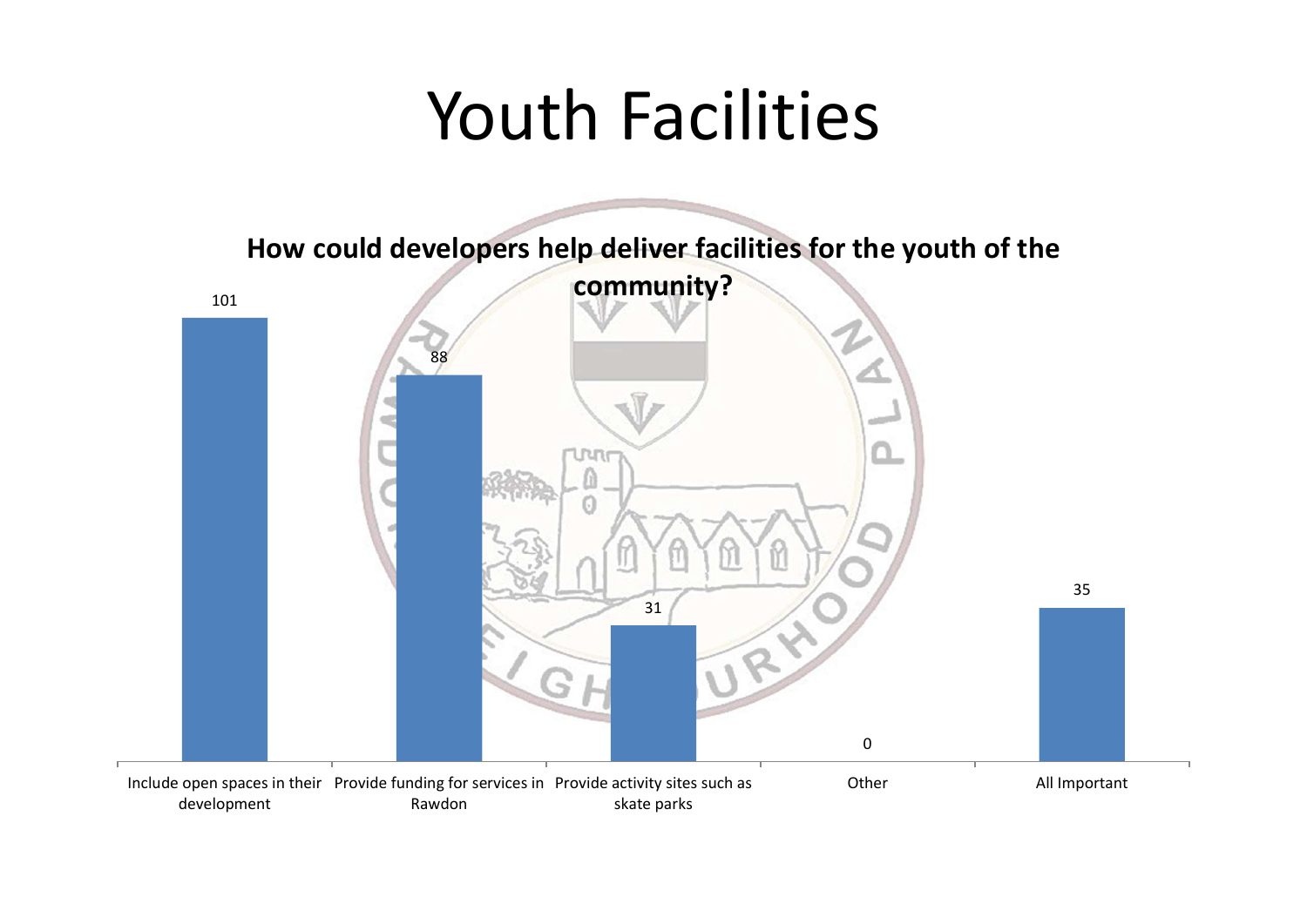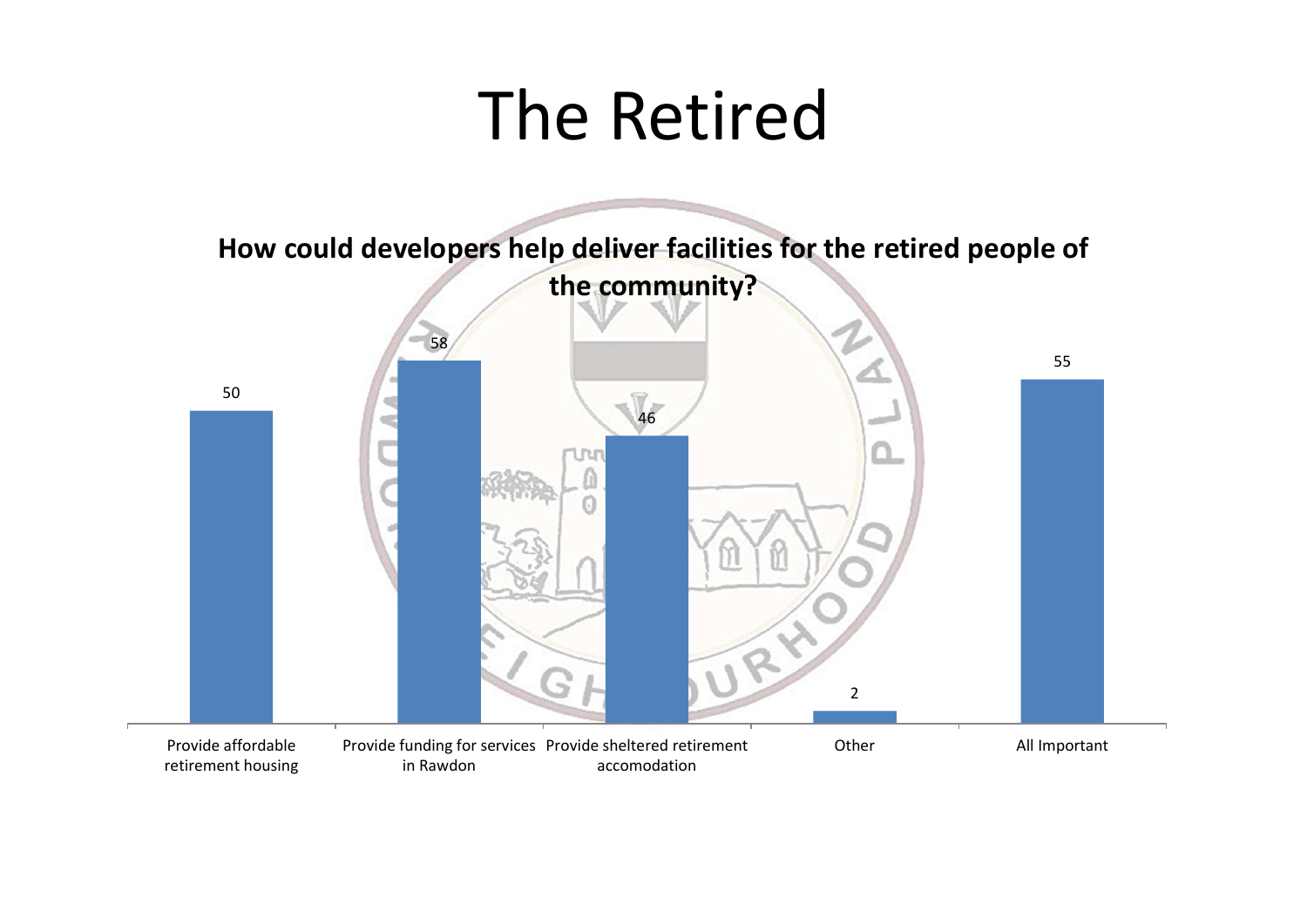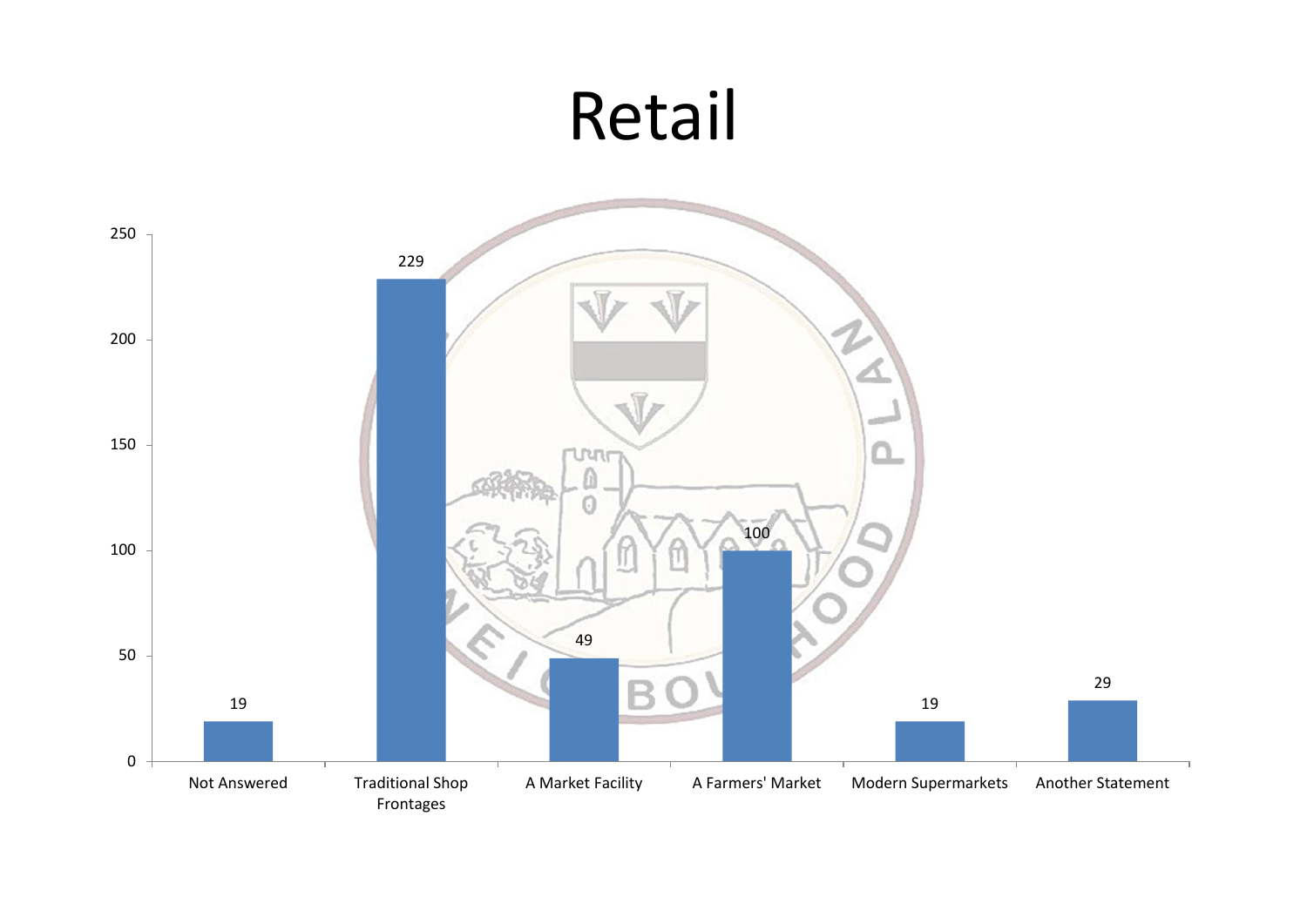#### Retail Preferences

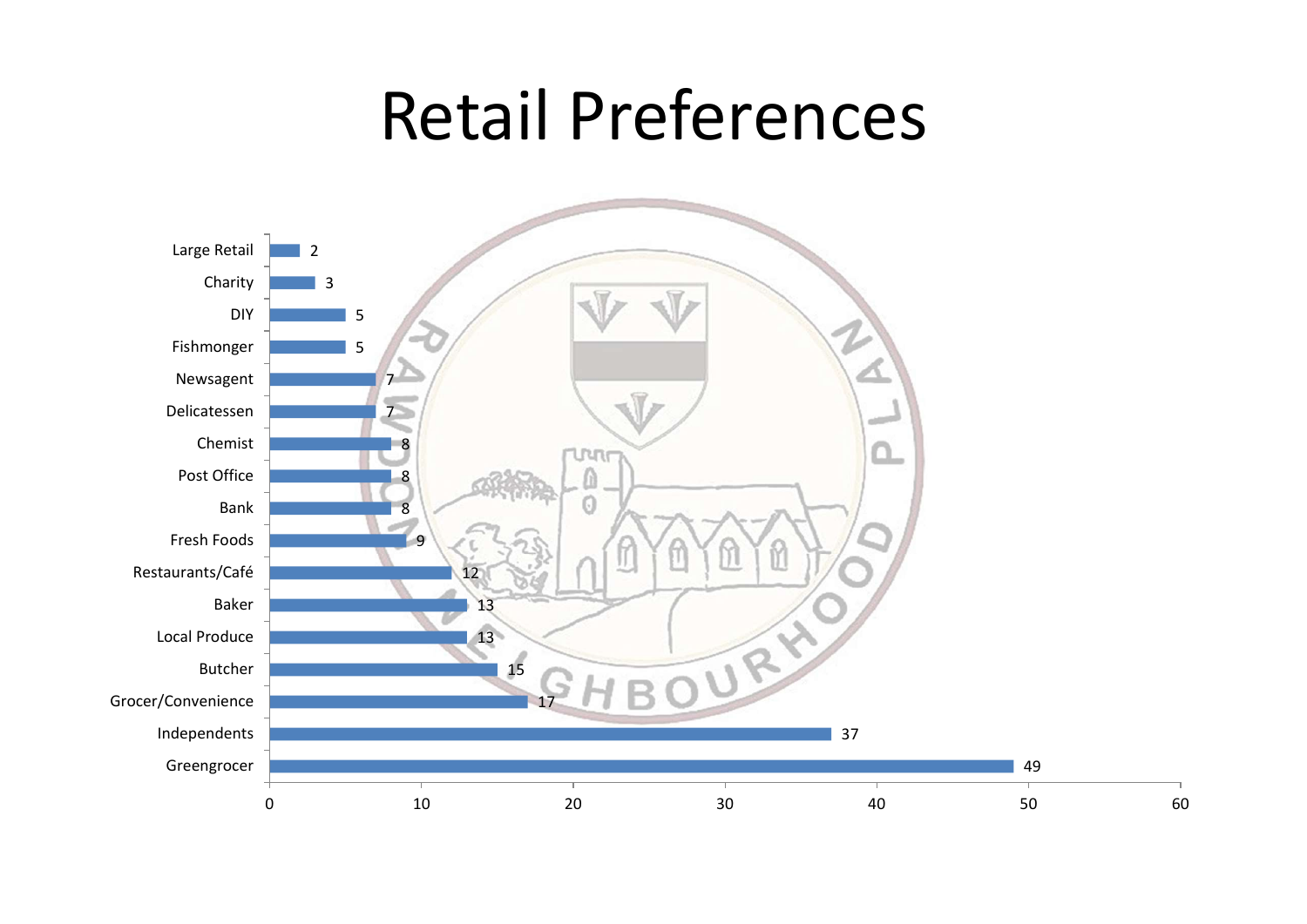#### Infrastructure Issues

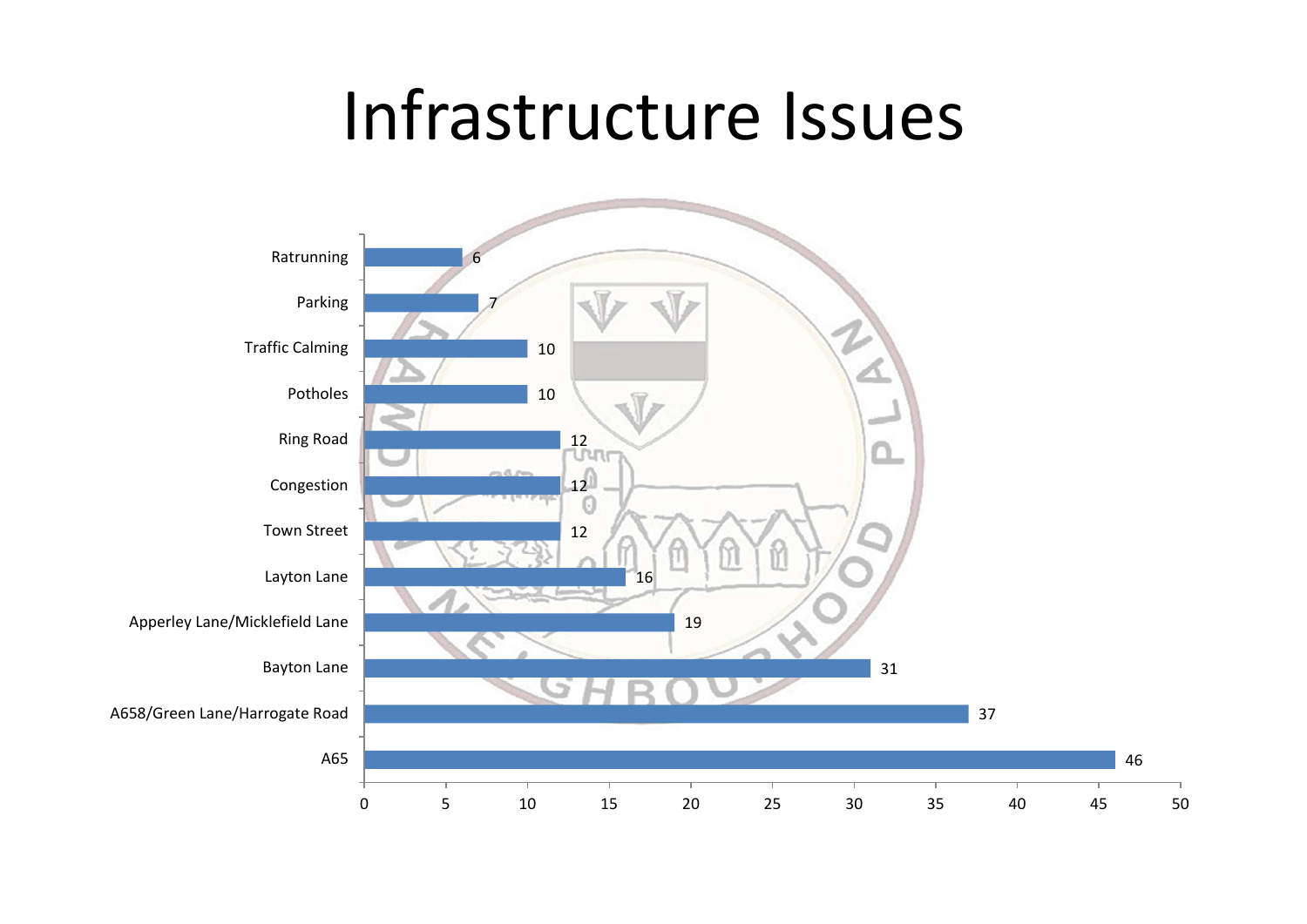#### What are our biggest environmental issues?

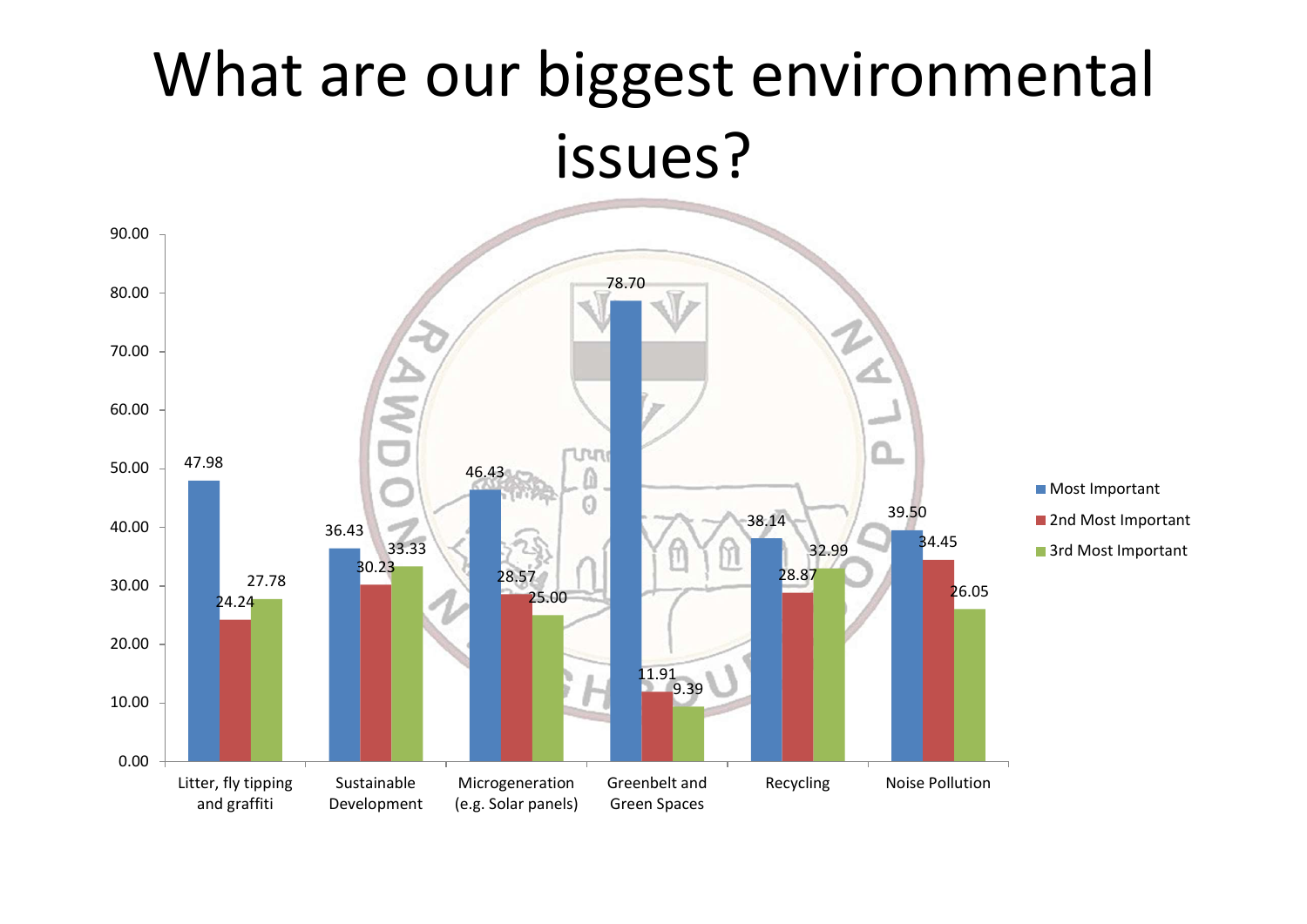#### Housing Environmental Restrictions

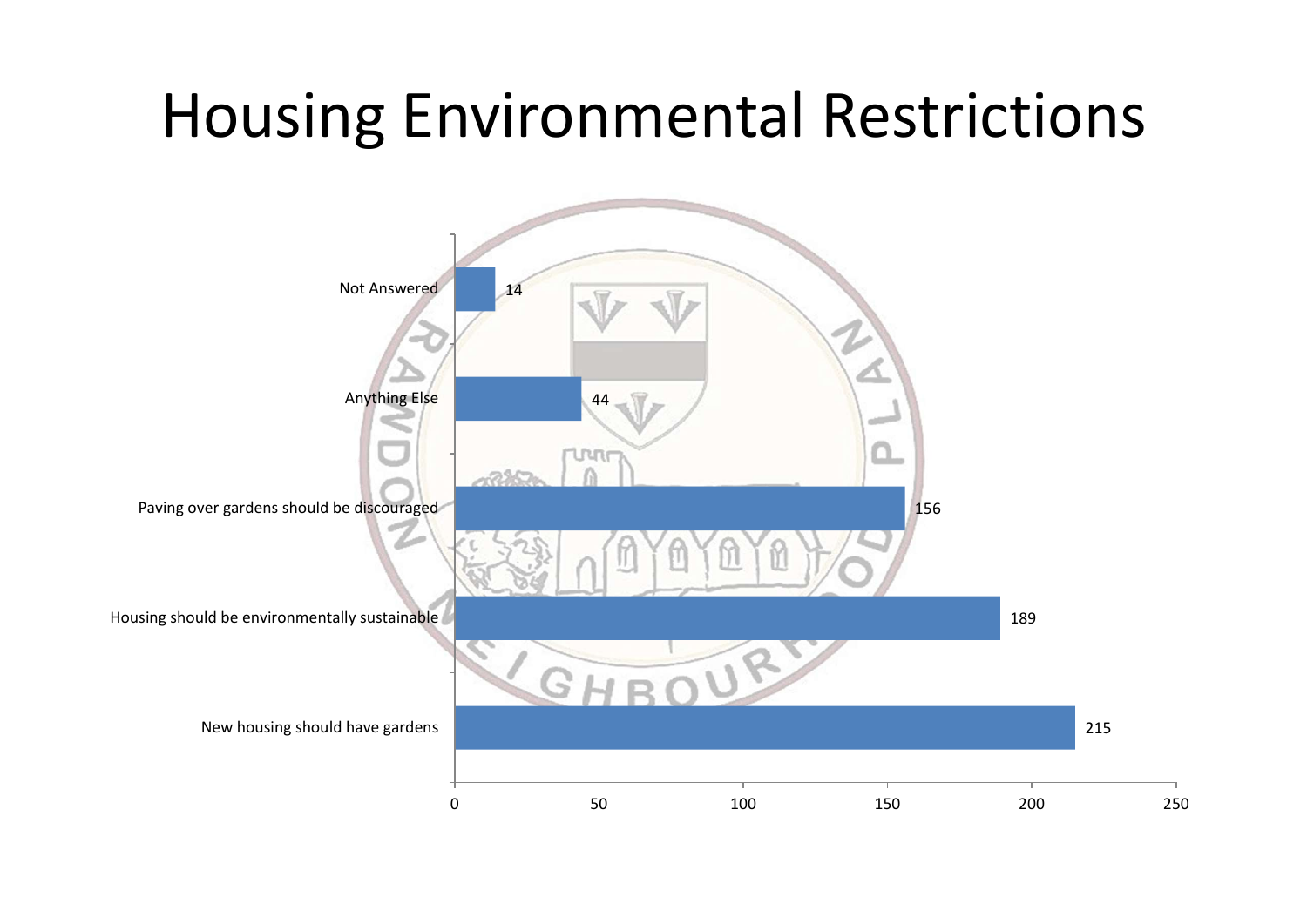#### Community Green Spaces

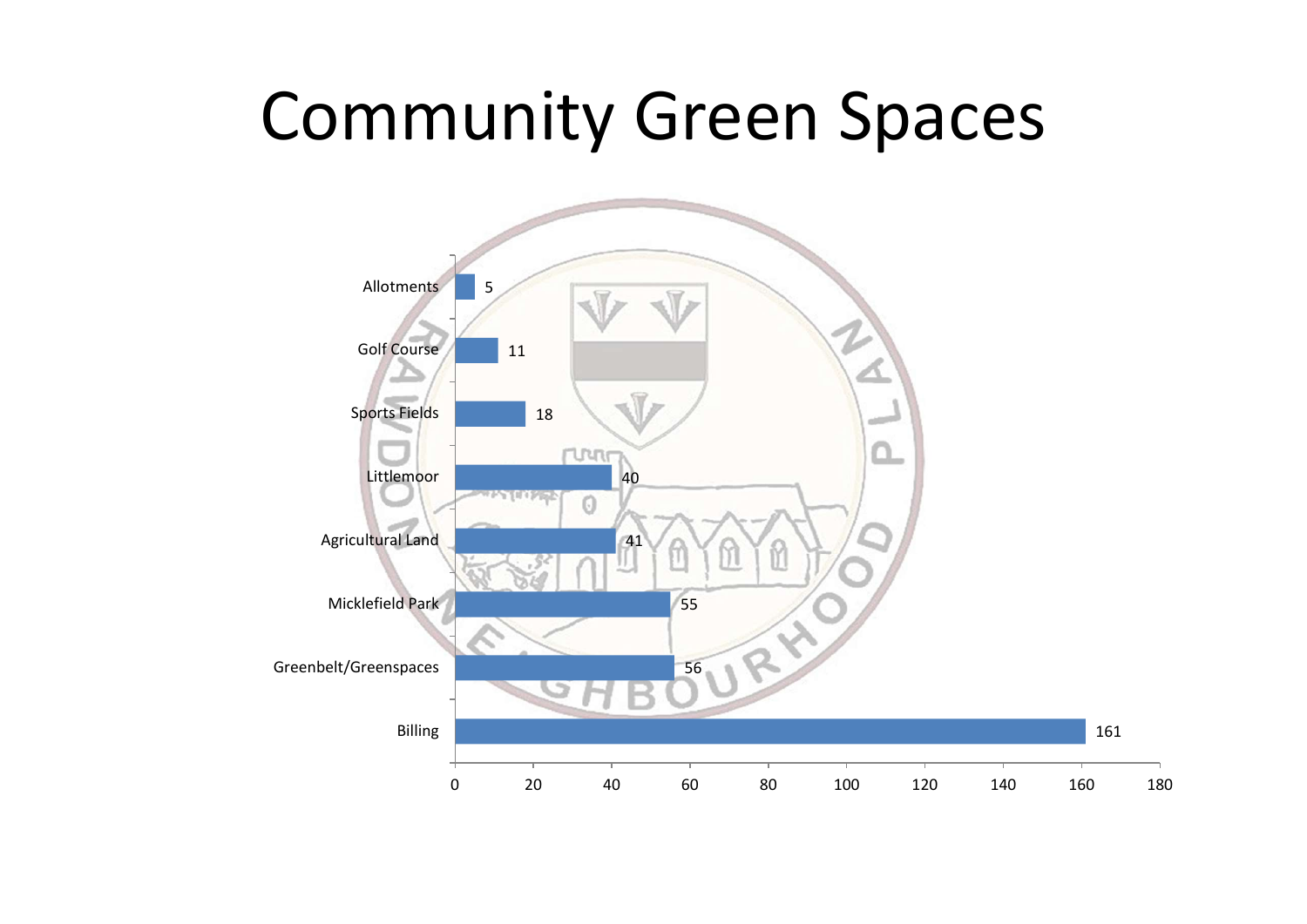#### Should the NP look at employment issues?

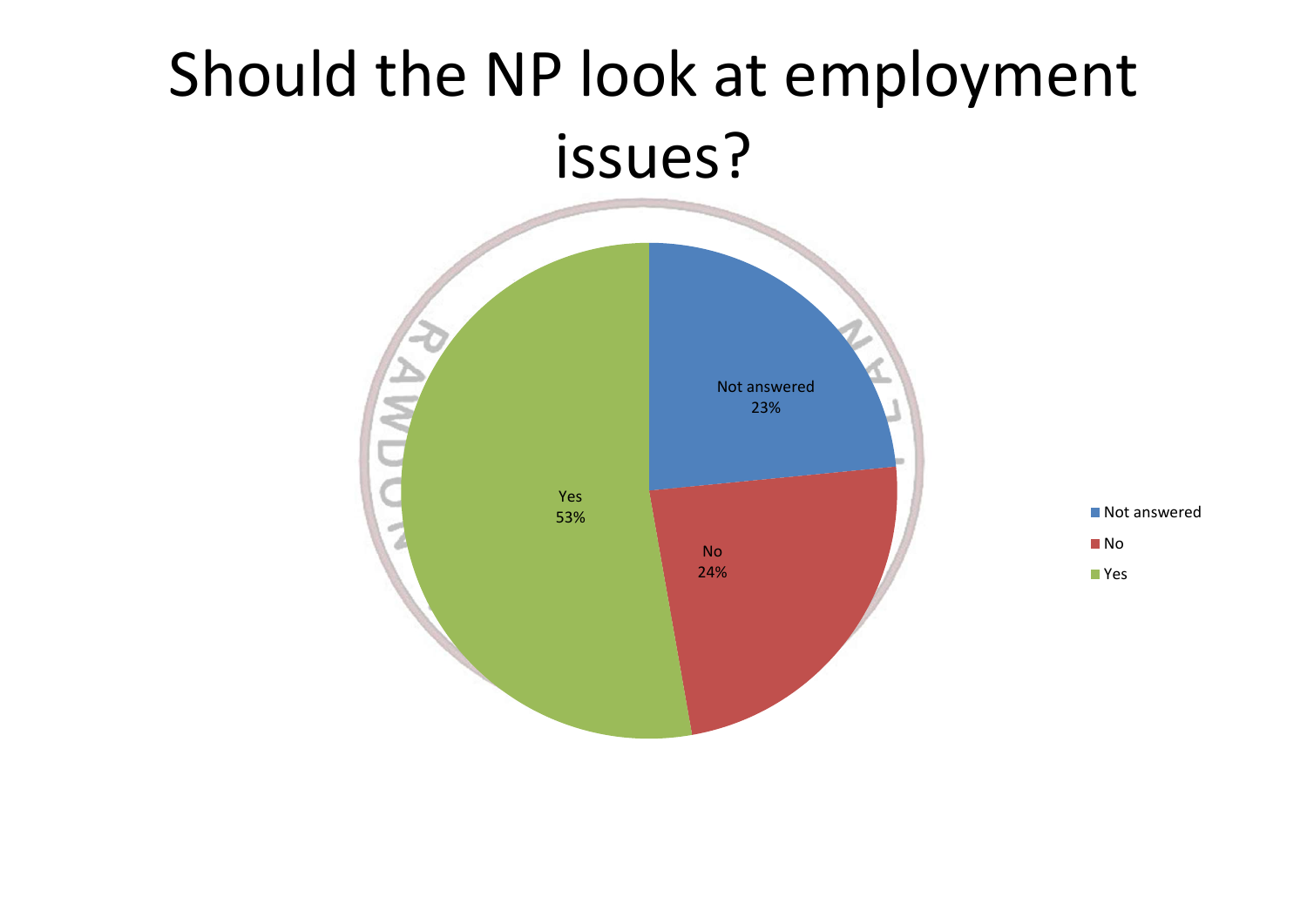#### Suitable Businesses